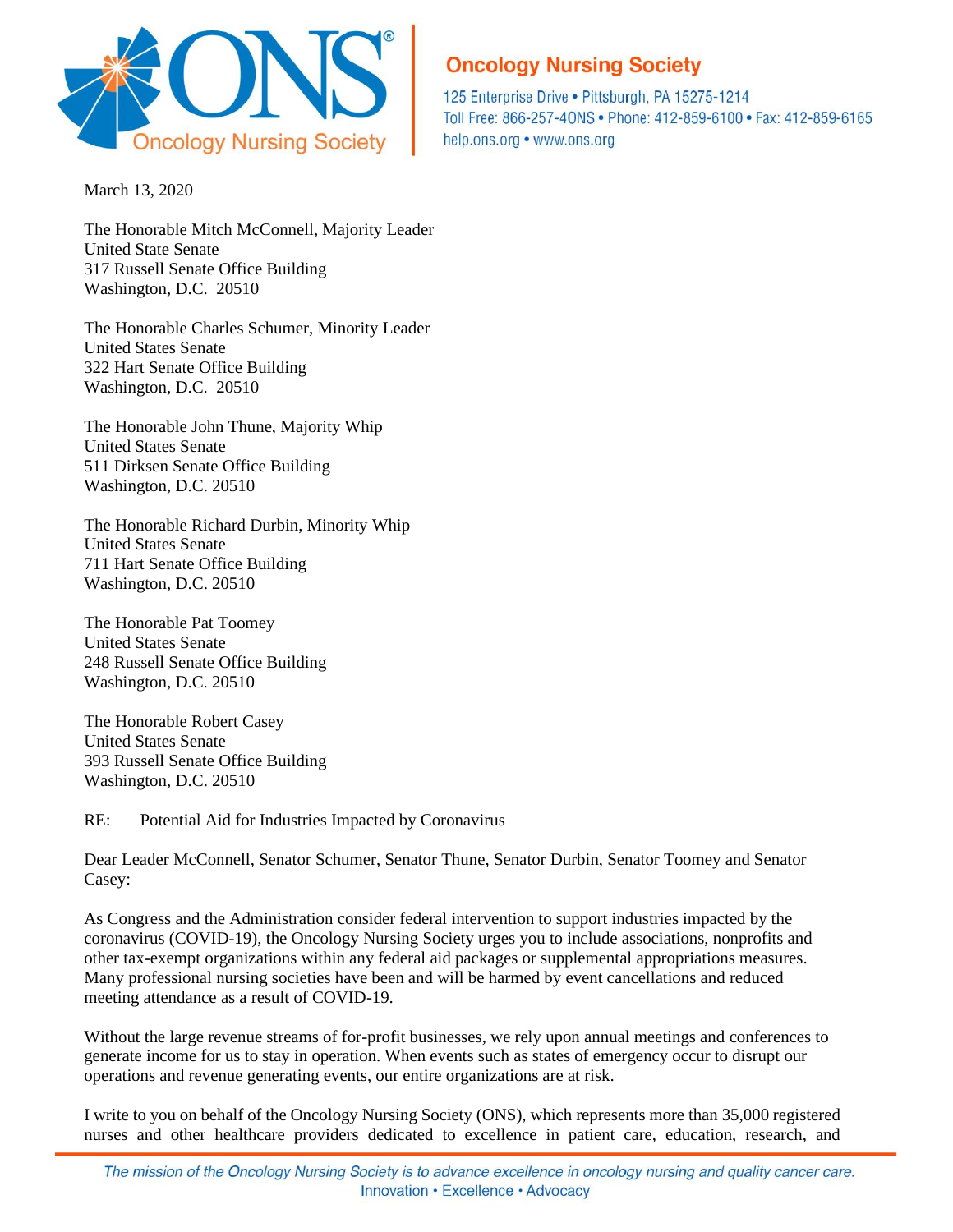administration in oncology nursing. ONS members are a diverse group of professionals who represent a variety of professional roles, practice settings, and subspecialty practice areas. Oncology nurses are leaders in the healthcare arena, committed to continuous learning and leading the transformation of cancer care by advocating for high-quality care for people with cancer.

Many nursing and medical societies, including ONS, have made the difficult, albeit necessary, decision to cancel upcoming meetings and conferences to ensure the health and safety of front-line clinicians, staff, volunteers and the patients they serve, especially and most urgently the rapidly increasing number of patients suffering from COVID-19. ONS is confronted with myriad travel bans for our attendees, resulting in cancellations and enforced reduced attendance and curtailment and making it impossible to hold ONS's events. We are at the mercy of national and state emergency declarations that impose travel restrictions and large meeting bans, such as the March 13, 2020 order of Maryland Governor Hogan who banned all large instate events of 250 or more attendees and the forthcoming national emergency declaration by President Trump.

The unavoidable cancellation of the 45th Annual ONS Congress, scheduled to take place in San Antonio, April 29-May 3, 2020, will result in a direct loss of significant annual revenue. As you know, there have been confirmed COVID-19 cases in San Antonio, which is hosting dozens of newly disembarked cruise ship passengers who may be suffering from COVID-19.

It is customary for a nonprofit to derive a significant percentage of its annual income from meetings and conferences. Additionally, cancellations result in a loss of income to the hospitality industry in the host city, which, for us, would have been San Antonio. Each year, approximately 4,000 ONS meeting attendees spend hundreds of thousands of dollars on hotels, restaurants, and entertainment during our annual conference. The loss of these numbers is devastating both for nonprofits and local economies when one considers the number of nonprofits who host hundreds of annual conferences each year. **Therefore, we urge you to include taxexempt entities in any temporary aid designed to stem the economic fallout resulting from COVID-19.**

According to the Events Industry Council's 2018 Economic Significant Study conducted by Oxford Economics<sup>1</sup>, more than 1.9 million meetings occur in the United States each year – with more than 250 million attendees. These meetings contribute more than \$446 billion to U.S. gross domestic product and directly support 5.9 million jobs nationwide.

As you are aware, the fast-spreading COVID-19 outbreak has prompted the cancellation of soon to be hundreds of major meetings and events in the U.S.

<sup>1</sup> Events Industry Council. Economic Significance of Meetings to the US Economy. February 2018. https://devmeetingsmeanbusiness. pantheonsite.io/sites/default/files/Economic%20Significance%20of%20Meetings%20to%20t he%20US%20Economy.pdf